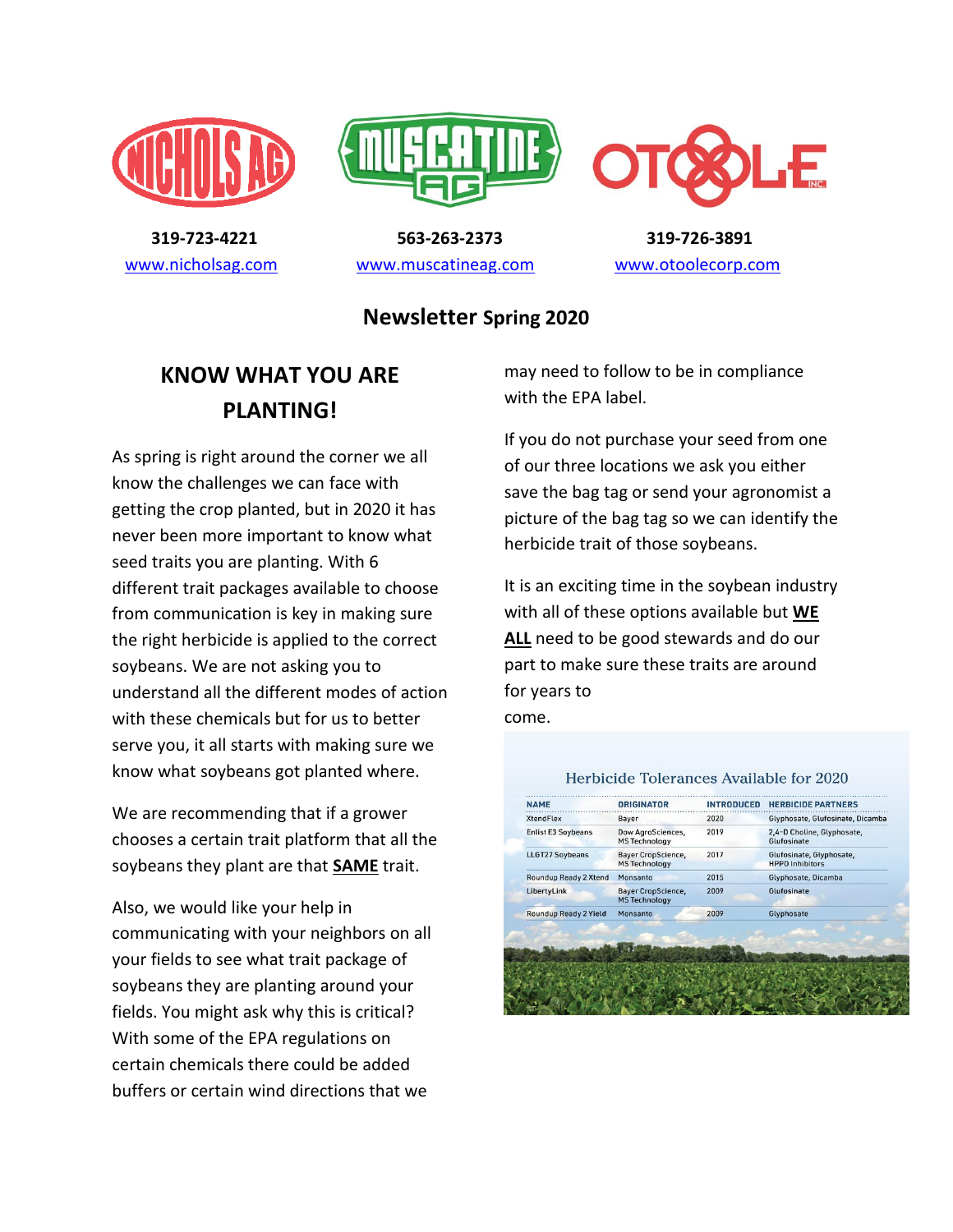# **Annual Customer Meeting Rescheduled for 2021**

We were disappointed we were forced to cancel our annual customer meeting in March. We made the decision on the Wednesday before the meeting which turned out to be just in time as the Govenor cancelled all gatherings over 10 people about 15 minutes after we made that decision. The Rendezvous and the speaker were great to work with we have already agreed on our date for 2021. Mark your calendars for Thursday March 11, 2021!

#### **PRODUCT CHANGE!**



We are switching to Anvol (from Agrotain) this year as our nitrogen stablizer. It has multiple modes of action and lasts 25% longer. The best news is it is the same price as our old Agrotain!

### **REMEMBER WE CAN TREAT ALL YOUR SOYBEANS EVEN IF YOU DID NOT BUY THEM FROM US!**



### **YOUR DATA IS VALUABLE!**

We are not sure how many of you share your yield data with outside companies but you should be aware that there is a company out there looking to separate you from your rented land.

 Tillable is a company with the vision of capturing the difference between super high rents and some of the lower rent situations we all know exist.

This company pays for your yield data from other companies who (in most cases) are given information from their customers for free. They then identify high yielding fields and use GPS to figure out who owns those fields. They will send the landowner a high rent offer. If the landowner likes the offer, they rent the ground, have a land rent auction, collect the rent, charge the land owner and renting farmer 2% commission and pocket the difference.

This has been happening a lot in Illinois. We want you to be aware of this company and use extreme caution when giving out your yield data to anyone but your trusted suppliers.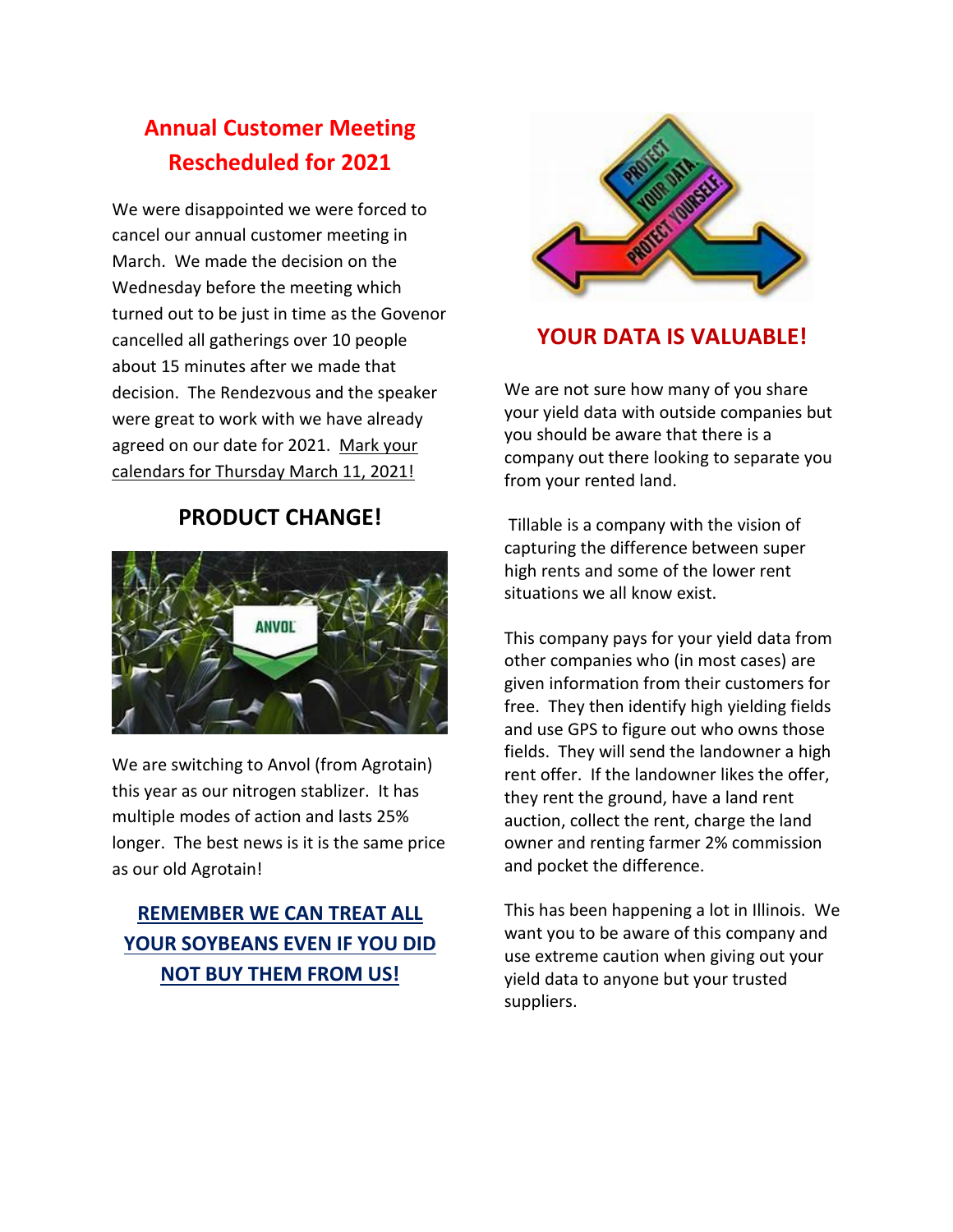

# **NOT HAPPY WITH CURRENT COMMODITY PRICES?**

Consider an Accumulator contract or selling options in the form of a Price Max contract. Accumulators provide a higher price than the CBOT in exchange for two things; one, the chance of being "knocked out", and two, the chance for a "double up". A knockout occurs when the futures price drops below a certain price that has been specified within the contract, at that point accumulation of bushels on the contract ceases. A double up occurs if, at expiration of the contract, the futures price is above a certain price specified within the contract. At that point you are obligated to deliver double the original contract amount. Current accumulators can offer \$9.21 for November beans, \$3.95 for December corn and over \$4 for March 2021 corn!

Selling options (Price Max contract) can be a useful way to receive a premium from the market for the promise to deliver more bushels. The promise comes if the futures price settles above the selected option strike price at option expiration. If that does occur you are then obligated to deliver double the original contract amount. If this does not occur, you have no obligation for

further delivery and the premium received from the market came at no cost to you. These contracts can be done for delivery now or in the fall and can be tailored to your needs.

## **SIGN UP FOR GROWER360 TODAY!**

Grower360 is a very user friendly online platform where you can access all your information about your business done through our companies.

View cash balances including prepay, invoices (both paid and unpaid), payment details, bookings and more!

For grain, you can access scale tickets, open contracts, storage amounts, and up-to-date cash bids. This data can be accessed on any device, anywhere, anytime.

Nichols Ag, Muscatine Ag and O'Toole all offer this access so contact your local office at any time to get registered!

|                    | Hi Caleb Kaufmann!                                                                                                   |
|--------------------|----------------------------------------------------------------------------------------------------------------------|
| <b>GLANCE</b>      | Go ahead and take a guick look at what's tiem going on in your account.                                              |
| 4 Overview         | Location<br>Nichols Agriservice LLC<br>Cash Bids<br>ŵ<br>Nortein, W.                                                 |
| <b>MY ACCOUNT</b>  | Nichols                                                                                                              |
| R Statements       | <b>C</b> CORN<br>SOYBEANS Basis 0.34<br>firm 0.20                                                                    |
| <b>LE Bookings</b> | \$3,20<br>Disrip + 0.01<br>\$8.50<br>Chinan 9, 0.04<br>March Delivery<br>EXPLORE<br>March Datterry<br><b>EXPLORE</b> |
| <b>Et Payments</b> |                                                                                                                      |
| Invoices<br>目      | S Balances<br>z.                                                                                                     |
| <b>SS</b> Fields   | NET DUE<br><b>BELLEY PREPAY</b><br>\$0.00<br>\$0.00<br>Il Universit Sweeters EXPLORE                                 |
|                    | Corn                                                                                                                 |
|                    | Non-negotiable WR<br>18825.08 bu                                                                                     |
|                    | Soybeans                                                                                                             |
|                    | Non-negotiable With                                                                                                  |
|                    | 2031.22 bu                                                                                                           |